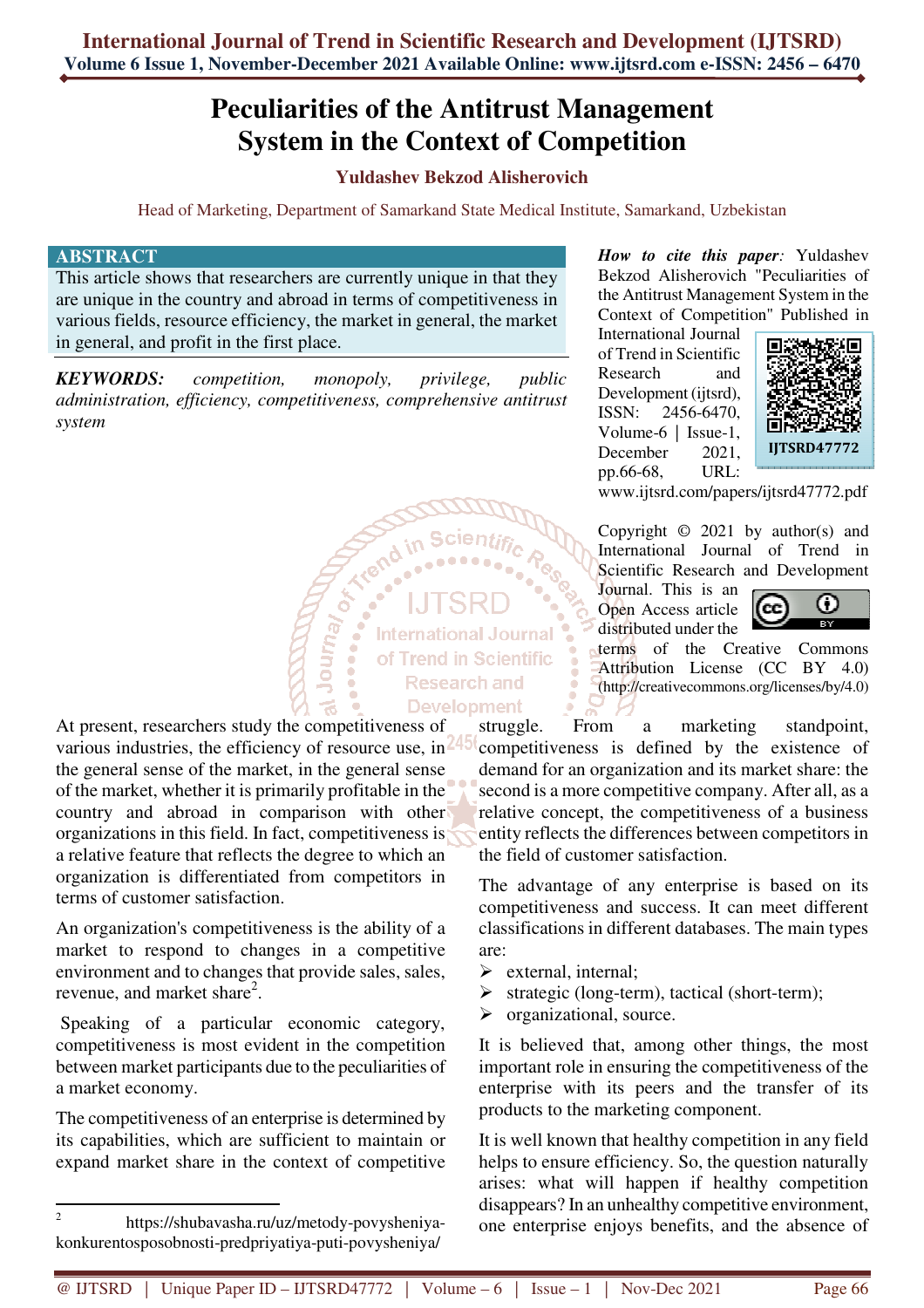these benefits in another enterprise (not intended to support small and new producers) leads to the decline of the enterprise. Or the monopolization of an enterprise by the state means that it does not have a place in the market for other enterprises $3$ .

Lack of competition ensures the monopoly of enterprises. At the same time, the inability of monopolies to operate on their own, to support innovations and innovations, to increase prices, to reduce the quality of products, to create artificial shortages, to create inconveniences for buyers, and, most importantly, to corruption.

In today's globalized world, it is very difficult to compete. This is due to the fact that the diversity of prices for resources leads to inconsistencies in price and quality. While some countries compete with their highly skilled and talented workforce, in some countries this is due to the low cost of this factor. And due to the low cost of labor resources, taxes and fees, energy materials, it will have a stable advantage in a competitive environment.

The Government approved a regulation on the introduction and operation of a compliance system of antitrust enforcement in public administration, local executive authorities and businesses.<sup>4</sup>.

Introduce a system of antitrust compliance in public in Sci on competition; administration bodies, local executive bodies and business entities, organizational structure for ensuring lopme of an antitrust compliance system and ensures its and monitoring its activities, the number of employees and the number of active personnel. SSN: 2456

Introduction of an antitrust compliance system in business entities, ensuring and monitoring of its activities may be entrusted to the internal audit service.

Establishment and evaluation of the effectiveness of the antitrust compliance system in public administration bodies, local executive bodies and economic entities<sup>5</sup>.

The introduction of a system of antitrust compliance in public administration bodies, local executive authorities and economic entities and the monitoring of its activities shall be carried out by an authorized person (division).

 $\overline{a}$ 

The authorized person (division) carries out the following:

- $\triangleright$  monitors violations of competition legislation;
- analyzes the materials related to the activity (including the recording of internal documents aimed at determining the rules restricting competition and (or) the rights and interests of consumers), takes measures to address the identified shortcomings;
- $\triangleright$  identifies the factors that may lead to competition restrictions and develops proposals for their elimination;
- $\triangleright$  coordinates the interaction with other nonstructured divisions on issues related to the functioning of the antitrust compliance system;
- $\triangleright$  organizes internal investigations related to violations of the requirements of the legislation on competition;

 exchange information with the antimonopoly body on violations of the requirements of the legislation on competition;

 develops and ensures the implementation of a one-year "road map" to reduce the risk of and Joviolations of the requirements of the legislation

**D** develops an internal system for the establishment approval in the prescribed manner;

- $\triangleright$  monitors changes in competition legislation, as well as makes proposals for changes to departmental documents;
- identifies the risks of violation of the requirements of the legislation on competition, keeps records of risk-related cases and determines the probability of their occurrence;
- $\triangleright$  identifies potential conflicts of interest in the activities of public administration bodies, local executive authorities and business entities, which may lead to competition restrictions, and develops proposals for their elimination;
- $\triangleright$  advises employees of public administration bodies, local executive authorities and business entities on issues related to compliance with the requirements of the legislation on competition;
- $\triangleright$  conducts regular trainings on antitrust compliance;
- $\triangleright$  examines drafts of documents adopted by public administration bodies, local executive bodies and business entities and finds that violations of the

<sup>3</sup> https://xs.uz/uz/post/raqobat-bolmasa-monopoliya-ildizotaveradi

<sup>4</sup> https://review.uz/oz/post/davlat-boshqaruvi-organlaridamonopoliyaga-qarshi-kurashish-komplaens-tizimi-joriyetiladi

 $<sup>5</sup>$  https://lex.uz/docs/5317558</sup>